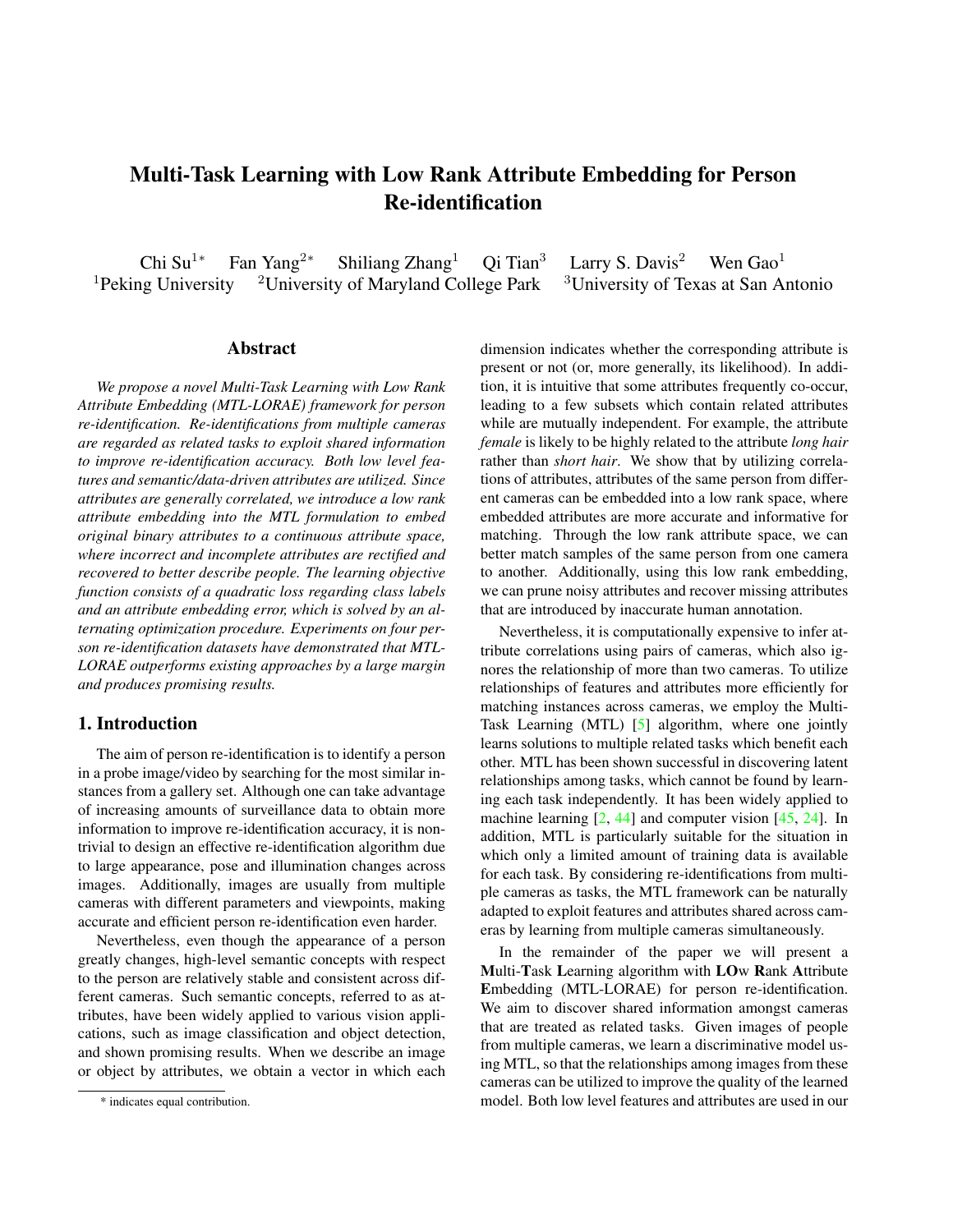<span id="page-1-0"></span>MTL objective function. Our low rank attribute embedding is included into the objective function as well to discover relationships of attributes from multiple cameras jointly. In the embedded space, attributes of the same person from different cameras become closer, while attributes of different people become more distinct. Inaccurate and incomplete attributes can be rectified and recovered as well. The low rank structure of the embedding ensures that only a small number of "latent" attributes contribute to the classification. We present an efficient alternating optimization method to solve the MTL-LORAE objective function. We evaluate MTL-LORAE on four person re-identification datasets and demonstrate that MTL-LORAE produces promising results.

Our contributions are four-fold. First, we propose a multi-task learning framework which utilizes standard MTL for person re-identification. Second, we incorporate attributes, which are complementary to low level features, into the re-identification framework by introducing a low rank embedding into the MTL framework to increase the discriminative ability of the learned classifiers. Third, we present a novel objective function including both low level features and attributes, where the task-specific classifiers and low rank attribute embedding are jointly learned by an alternating optimization. Finally, our MTL-LORAE approach outperforms existing approaches by a large margin.

## 2. Background and Related Work

Person re-identification is an important research topic for video surveillance. Feature design and distance measure are two key components in solving this problem. As for feature design, different kinds of features have been tailored and employed in previous work, including histogram features from various color and textture channels [\[15,](#page-8-5) [49\]](#page-8-6), symmetry-driven accumulation of local features [\[12\]](#page-8-7), features from body parts with pictorial structures [\[9\]](#page-8-8) to estimate human body configuration, and space-time features from person tracklets [\[41\]](#page-8-9), *etc*. To use multiple features, Gray *et al*. [\[15\]](#page-8-5) select a subset of features by boosting for matching pedestrian images, while Liu *et al*. [\[34\]](#page-8-10) learn person-specific weights to fuse multiple features to improve the description power of multiple features.

Considering distance measures, some works focus on learning an optimal distance metric to measure the similarity between images from two cameras. Pairwise Constrained Component Analysis [\[11\]](#page-8-11) and Relaxed Pair-wise Metric Learning [\[17\]](#page-8-12) learn a projection from highdimensional input space to a low-dimensional space, where the distance between pairs of data points satisfies predefined constraints. The Locally-Adaptive Decision Function in [\[31\]](#page-8-13) jointly learns a distance metric and a locally adaptive thresholding rule. A Probabilistic Relative Distance Comparison model [\[50\]](#page-8-14) attempts to maximize the likelihood of a true match which has a relatively smaller distance than a false match. A statistical inference perspective is applied in  $[21]$  to address the metric learning problem. Kernel-based distance learning has also been used [\[42\]](#page-8-16) to handle linearly non-separable data. More recently, Zhao *et al*. [\[48\]](#page-8-17) propose learning mid-level filters, which mainly focuses on cross-view invariance and considers geometric configurations of body parts through patch matching. A deep learning framework to learn filter pairs that encode photometric transforms is presented in [\[30\]](#page-8-18).

Attributes are semantic concepts of objects, which are manually defined or directly learned from low level features. For person re-identification, attributes are powerful in preserving consistent representations of the same person and capturing differences among different people [\[29,](#page-8-19) [26,](#page-8-20) [27,](#page-8-21) [28\]](#page-8-22). However, attributes are mostly used as additional information in conjunction with low level features without considering their correlations. Although a few approaches to object classification have modeled attribute correlations  $[18, 37, 46]$  $[18, 37, 46]$  $[18, 37, 46]$  $[18, 37, 46]$  $[18, 37, 46]$ , to the best of our knowledge, no work has utilized both low level features and attribute correlations across cameras for re-identification in a principled way.

Multi-Task Learning has been extensively studied. Representative work includes clustered MTL [\[51\]](#page-8-26), Robust MTL [\[13\]](#page-8-27) and trace norm regularization [\[20\]](#page-8-28). To model the shared information across tasks, a shared low rank structure is widely assumed [\[7,](#page-8-29) [6\]](#page-8-30). Chen *et al*. [\[8\]](#page-8-31) apply MTL to jointly learn attribute correlations and ranking functions for image ranking. Hwang *et al*. [\[19\]](#page-8-32) consider attribute classifiers as auxiliary tasks to object classifiers and adopt MTL to learn a shared structure for better classification and attribute prediction. Both  $[8]$  and  $[19]$  assume attributes are related tasks while we regard cameras as tasks and infer attribute correlations by low rank embedding. For person re-identification, the multi-task support vector ranking adopted in [\[35\]](#page-8-33) ranks individuals by transferring information of matched/unmatched image pairs from source domain to target domain. Ma *et al*. [\[36\]](#page-8-34) also apply multitask learning to replace the universal distance metric for all cameras by multiple Mahalanobis distance metrics, which are different, but related, for camera pairs. We note that our approach is fundamentally different from [\[35\]](#page-8-33) in that we explicitly model attribute correlations shared by multiple cameras, as well as low level features, without using image pairs. In addition, we seek a shared structure in terms of both low level features and attributes across multiple cameras rather than learning a metric for each pair of cameras, which can be computationally expensive.

#### 3. Methodology

## 3.1. Problem Formulation

We formulate re-identification as a classification problem by learning a set of classifiers using images from multiple cameras, where a classifier corresponds to a specific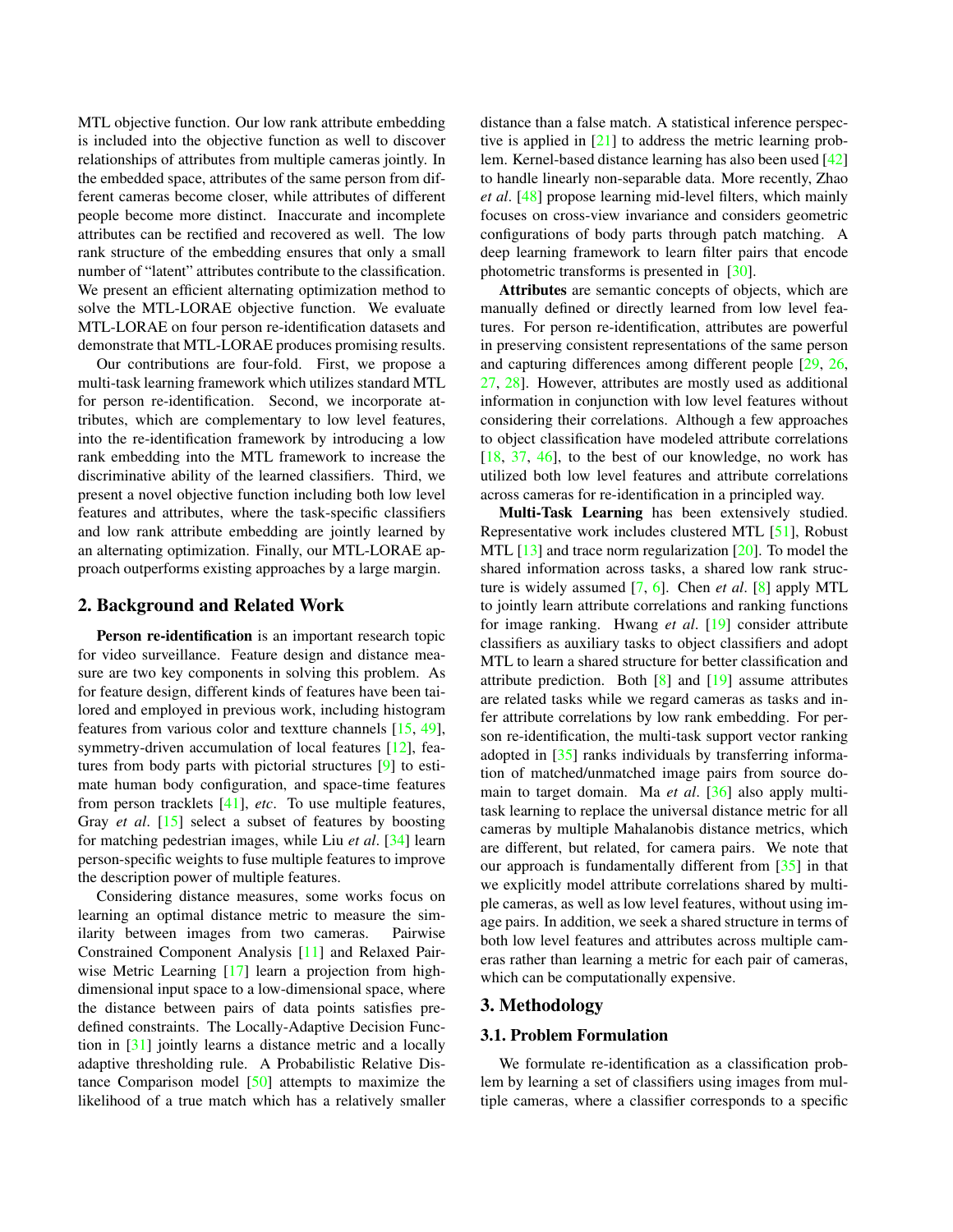<span id="page-2-1"></span>person. Each gallery and probe image is then represented by a vector composed of outputs of these classifiers. By computing distance between vectors of probe and gallery images, we find and rank gallery images to complete reidentification. For simplicity, we do not distinguish between cameras and tasks, and use them interchangeably.

We are given L learning tasks  $\{\mathcal{T}^1, \mathcal{T}^2, ..., \mathcal{T}^L\}$  sharing the same feature space. Our goal is to learn multi-class classifiers on a specific task using information from all tasks. In a typical multi-class setting, all tasks have the same set of C classes (persons). In a supervised one-vs-all manner, for the *l*-th task  $\mathcal{T}^l$ , we start from binary classification by considering images belonging to the c-th class as positive samples and images from all the other classes in this task as negative samples, where there are totally  $n_l$  labeled training samples. By simultaneously learning multiple tasks, our method is able to effectively transfer information from one task to another task, which is particularly desirable when training data from a task is limited. In the following, we omit the class index c from all notation for clarity. For each training sample from the *l*-th task  $\mathcal{T}^l$ , we have a low level feature vector  $x_i^l \in \mathbb{R}^d$  and a label  $y_i^l \in \{-1, 1\}$ , where 1 indicates this sample is from the c-th class and -1 otherwise. In addition, each sample has a binary attribute vector  $a_i^l \in \{0,1\}^k$ , which may be semantic and labeled by humans or correspond to learned binary codes such as [\[22\]](#page-8-35). For each dimension of  $a_i^l$ , 1 denotes that the corresponding attribute is present and 0 otherwise. A predictor  $f_l$  with respect to the task  $\mathcal{T}^l$  will then be learned.

We can improve the discriminative and generalization ability of predictors by exploiting the relationship amongst tasks. In this way, information from task  $\mathcal{T}^i$  is transferred to some other task  $\mathcal{T}^j$ , where training samples may be limited, so that learning the predictor  $f_i$  will benefit from learning on both  $\mathcal{T}^i$  and  $\mathcal{T}^j$  simultaneously. This motivates us to adopt MTL to address the problem of matching images from different cameras. In the subsequent sections, we will first introduce the low rank attribute embedding (LORAE), followed by the complete MTL formulation, the optimization algorithm and re-identification process.

#### 3.2. Low Rank Attribute Embedding

A simple approach to combine low level features and attributes is to concatenate the feature vectors and original attribute vectors. However, attributes are usually inaccurate or incomplete due to the difficulty of obtaining exhaustive semantic concepts and possible inconsistency between human annotators. The absence of an attribute for an instance does not necessarily indicate that the instance does not have that attribute, which could be incorrectly interpreted by the learning algorithm. Similarly, the presence of an attribute may be noise due to incorrect annotation. Therefore, the learned model based on the original attributes may not de-



<span id="page-2-0"></span>Figure 1. Illustration of low rank attribute embedding with three attribute vectors from task  $\mathcal{T}_1$  as examples. With the learned transformation matrix, the original binary attributes are converted to continuous attributes. Semantically related attributes are recovered even though they are absent in the original attribute vectors, *i.e.*, the attribute *female* is non-zero in the embedded attribute vector due to the presence of both *skirt* and *handbag*, even though its value is 0 in the original attribute vector  $a_3^1$ .

scribe the instance accurately. Since there are a large number of attributes, they are typically related, which means some attributes often co-occur across different tasks. In this way, the presence of an attribute implies the presence of other attributes that are closely related, which helps to recover missing attributes. On the other hand, some attributes are highly independent, so that they do not occur simultaneously, which helps to remove noisy attributes.

Following [\[43\]](#page-8-36), we learn a low rank attribute space to embed the original binary attributes into continuous attributes using attribute dependencies. In particular, there exists a transformation matrix Z in the low rank space converting an original attribute vector into a new vector with continuous values. The transformation matrix should capture correlations between all attributes pairs since an attribute can be affected by multiple pairs of other attributes globally. Moreover, groups of attributes can be independent from each other, suggesting the low rank property of the transformation matrix.

Formally, given an attribute vector  $a_i^l$  from task  $\mathcal{T}^l$ , the linear embedding is parameterized as

$$
\phi_{\mathbf{Z}}(\mathbf{a}_i^l) = \mathbf{Z}^\top \mathbf{a}_i^l \quad \text{s.t.} \quad \text{rank}(\mathbf{Z}) \le r, \tag{1}
$$

where  $\mathbf{Z} \in \mathbb{R}^{k \times k}$  is the transformation matrix, and rank $(\mathbf{Z})$ is the rank of Z. We use linear embeddings although kernel methods can also be applied. The rank constraint imposed on  $Z$  ensures that  $Z$  is low rank, which means there exists a row  $\mathbf{Z}_{i,:}$  (or a column  $\mathbf{Z}_{i,i}$ ) that is a linear combination of other rows (or columns). Therefore, the parameters required for a good embedding are fewer than  $k \times k$ , which reduces the computational complexity. In this way, we obtain a refined attribute vector with continuous values, which better describes attribute correlations with missing values recovered and noise reduced. An intuitive illustration of the low rank embedding is presented in Figure [1,](#page-2-0) where missing values are successfully recovered in the embedded continuous attributes.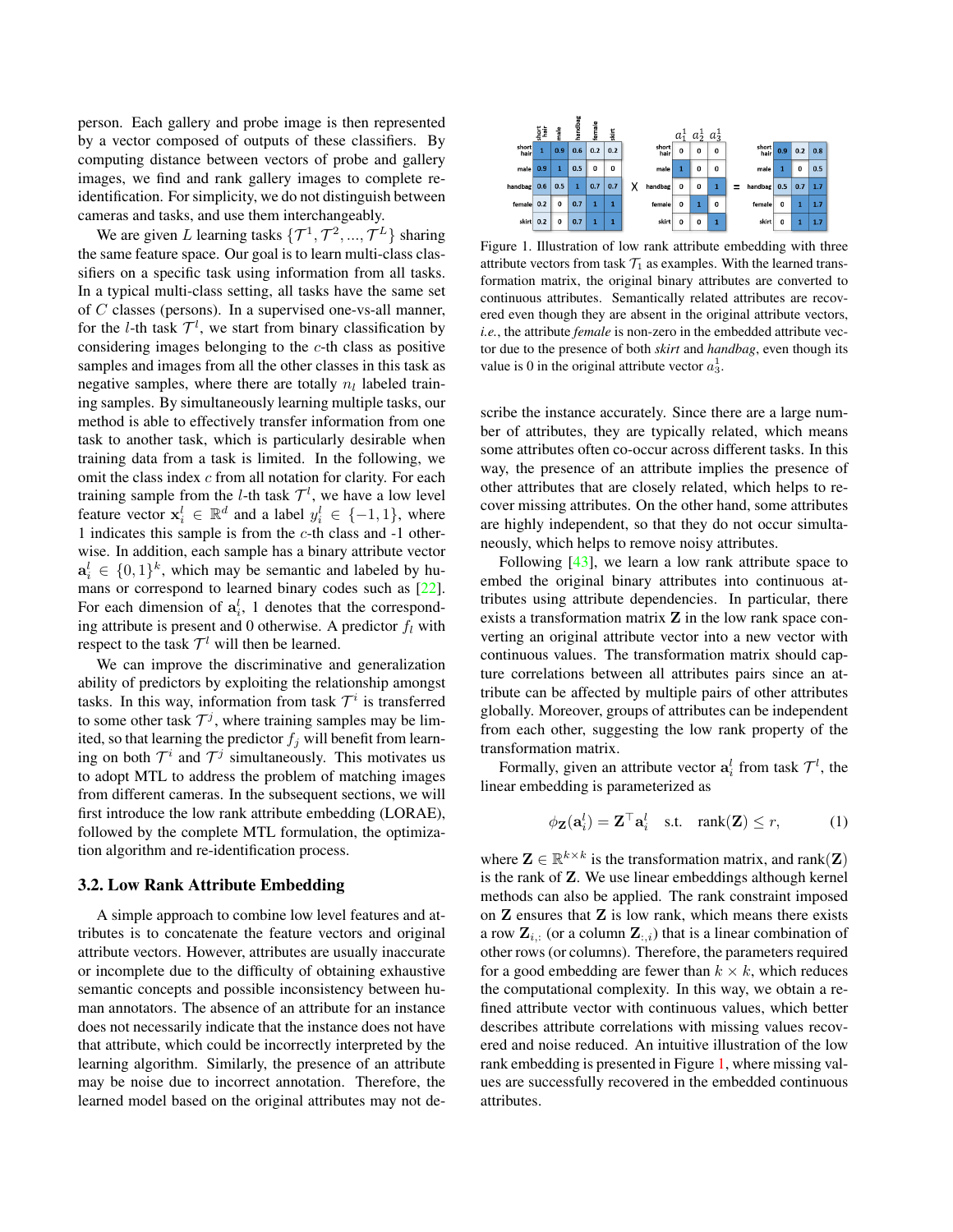# <span id="page-3-7"></span>3.3. Multi-Task Learning with Low Rank Attribute Embedding

The goal of MTL is to learn task-specific predictors simultaneously using the correlations among tasks, so that the shared information can be transferred among tasks. To obtain an accurate transformation matrix Z for attribute embedding, we propose a unified MTL framework that utilizes attribute correlations across multiple tasks, as well as training task-specific predictors at the same time. For simplicity, we assume a linear classifier for each learning task  $\mathcal{T}^l$  represented by a weight vector  $\mathbf{w}^l$ . For notational convenience, we concatenate the embedded attribute vector  $\phi_{\mathbf{Z}}(\mathbf{a}_i^l)$  with  $\mathbf{x}_i^l$  to form a new vector  $\widetilde{\mathbf{x}}_i^l = [\mathbf{x}_i^l; \phi_{\mathbf{Z}}(\mathbf{a}_i^l)] \in \mathbb{R}^{d+k}$ . Therefore, we have  $\mathbf{w}^l \in \mathbb{R}^{d+k}$ . We define the loss function as  $\ell(y_i^l, \mathbf{a}_i^l, \widetilde{\mathbf{x}}_i^l, \mathbf{Z})$  which can be any smooth and convex function measuring the discrepancy between groundtruth and predictions from learning. Specifically, we define the loss function as

<span id="page-3-6"></span>
$$
\ell(y_i^l, \mathbf{a}_i^l, \widetilde{\mathbf{x}}_i^l, \mathbf{Z}) = \frac{1}{2} (||y_i^l - \mathbf{w}^{l\top} \widetilde{\mathbf{x}}_i^l||^2 + \gamma ||\mathbf{a}_i^l - \mathbf{Z}^{\top} \mathbf{a}_i^l||^2).
$$
\n(2)

The first term  $||y_i^l - \mathbf{w}^{l\top} \tilde{\mathbf{x}}_i^l||^2$  is the quadratic loss from applying the learned weight vector  $w<sup>l</sup>$  to the newly constructed sample  $\tilde{\mathbf{x}}_i^l$ . The second term  $||\mathbf{a}_i^l - \mathbf{Z}^T \mathbf{a}_i^l||^2$  is the attribute embedding error, which regularizes the difference between original attributes and refined attributes obtained from the linear embedding through Z. The results from the embedding should not deviate from the original attributes too much.  $\gamma$  controls the contributions of the two terms.

We denote all the task-specific  $w<sup>l</sup>$  as a single weight matrix  $\mathbf{W} = [\mathbf{w}^1, \mathbf{w}^2, ..., \mathbf{w}^L] \in \mathbb{R}^{(d+k) \times L}$ . Since tasks have shared information and each task also has specific structure, similar to  $[6]$ , we assume W is composed of a low rank matrix shared by all tasks and a task-specific sparse component representing the incoherence introduced by individual tasks. Formally, W can be decomposed into a low rank matrix  $\mathbf{R} \in \mathbb{R}^{(d+k)\times L}$  and a sparse component  $\mathbf{S} \in \mathbb{R}^{(d+k)\times L}$ . Therefore, we have  $W = R + S$ . Intuitively, non-zeros entries in S indicate the task-specific incoherence between the task and the shared low rank structure. The formulation of MTL-LORAE is then given by

<span id="page-3-0"></span>
$$
\min_{\mathbf{R},\mathbf{S},\mathbf{Z}} \qquad \sum_{l=1}^{L} \sum_{i=1}^{n_l} \ell(y_i^l, \mathbf{a}_i^l, \widetilde{\mathbf{x}}_i^l, \mathbf{Z}) + \lambda ||\mathbf{S}||_0
$$
\n
$$
\text{s.t.} \qquad \mathbf{W} = \mathbf{R} + \mathbf{S}, \text{rank}(\mathbf{R}) \le r_1, \text{rank}(\mathbf{Z}) \le r_2,
$$
\n
$$
\tag{3}
$$

where  $\lambda$  is a trade-off parameter controlling the importance of the regularization.  $r_1$  and  $r_2$  constrain the matrices R and **Z** to be low rank.  $||S||_0$  is the  $\ell_0$ -norm of S, which counts the number of non-zero entries of S.

Solving Problem  $(3)$  is NP-hard since it is non-convex and non-smooth due to the sparse regularization and low rank constraints. It can be converted into a computationally tractable one by convex relaxation. First, since the  $\ell_1$ -norm

is a convex envelop of  $\ell_0$ -norm,  $||S||_0$  is replaced by  $||S||_1$ , which is the sum of all non-zero values. Second, the standard convex relaxation for the matrix rank is to use the nuclear norm (trace norm)  $|| \cdot ||_* = \sum_i \sigma_i$ , which is the sum of the singular values of a matrix. We then obtain

<span id="page-3-1"></span>
$$
\min_{\mathbf{R},\mathbf{S},\mathbf{Z}} \qquad \sum_{l=1}^{L} \sum_{i=1}^{n_l} \ell(y_i^l, \mathbf{a}_i^l, \widetilde{\mathbf{x}}_i^l, \mathbf{Z}) + \lambda ||\mathbf{S}||_1
$$
\n
$$
\text{s.t.} \qquad \mathbf{W} = \mathbf{R} + \mathbf{S}, ||\mathbf{R}||_* \le r_1, ||\mathbf{Z}||_* \le r_2,
$$
\n
$$
(4)
$$

which is our complete MTL-LORAE formulation. For notational convenience, we denote the value of the objective function as  $F$ . By minimizing  $(4)$ , we obtain the desired weight matrix W and transformation matrix Z.

#### 3.4. Optimization

The optimization of Problem  $(4)$  is difficult because W (*i.e.*, **R** and **S**) and **Z** are coupled together by  $\tilde{\mathbf{x}}_i^l$ . However, by alternating between optimizing the objective function with respect to one variable and fixing the other one, the problem is solvable. When fixing  $\mathbf{Z}, ||\mathbf{a}_i^{\mathbf{l}} - \mathbf{Z}^{\top} \mathbf{a}_i^{\mathbf{l}}||^2$  becomes a constant so it can be omitted.  $\tilde{\mathbf{x}}_i^l$  is also constant with respect to  $w<sup>l</sup>$ , so that it can be regarded as an ordinary training sample. By removing the nuclear norm constraint on Z, Problem [\(4\)](#page-3-1) reduces to the standard MTL formulation under the assumption of shared low rank structure plus incoherent sparse values

<span id="page-3-2"></span>
$$
\min_{\mathbf{W}} \qquad \sum_{l=1}^{L} \sum_{i=1}^{n_l} \ell'(y_i^l, \tilde{\mathbf{x}}_i^l) + \lambda ||\mathbf{S}||_1
$$
\n
$$
\text{s.t.} \qquad \mathbf{W} = \mathbf{R} + \mathbf{S}, ||\mathbf{R}||_* \le r_1 \tag{5}
$$

where  $\ell'(y_i^l, \tilde{\mathbf{x}}_i^l) = \frac{1}{2}||y_i^l - \mathbf{w}^{l\top} \tilde{\mathbf{x}}_i^l||^2$ . Problem [\(5\)](#page-3-2) can be solved by the *MixedNorm* approach from [\[6\]](#page-8-30). Details can be found in  $[6]$ .

When fixing  $W$ , both  $R$  and  $S$  become constant, so we can remove the constraints related to them. Therefore, we obtain the objective function

<span id="page-3-5"></span>
$$
\min_{\mathbf{Z}} \qquad \sum_{l=1}^{L} \sum_{i=1}^{n_l} \ell(y_i^l, \mathbf{a}_i^l, \widetilde{\mathbf{x}}_i^l, \mathbf{Z})
$$
\n
$$
\text{s.t.} \qquad ||\mathbf{Z}||_* \leq r_2 \qquad (6)
$$

Relaxing the constraint as a regularization term, we obtain

<span id="page-3-3"></span>
$$
\min_{\mathbf{Z}} \qquad \sum_{l=1}^{L} \sum_{i=1}^{n_l} \ell(y_i^l, \mathbf{a}_i^l, \widetilde{\mathbf{x}}_i^l, \mathbf{Z}) + \beta ||\mathbf{Z}||_* \quad . \quad (7)
$$

With the nuclear norm regularization, the optimal transformation matrix Z will not degenerate to a trivial solution, *i.e.*, an identity matrix I. However, due to the non-smooth nuclear constraint on Z, it is not easy to optimize [\(7\)](#page-3-3). For clarity of notation, we denote the loss function with respect to Z as  $\ell_{\mathbf{Z}}$ , and the regularization term as  $h_{\mathbf{Z}} = ||\mathbf{Z}||_*$ . Problem [\(7\)](#page-3-3) is then rewritten as

<span id="page-3-4"></span>
$$
\min_{\mathbf{Z}} \qquad \ell_{\mathbf{Z}} + \beta h_{\mathbf{Z}} \tag{8}
$$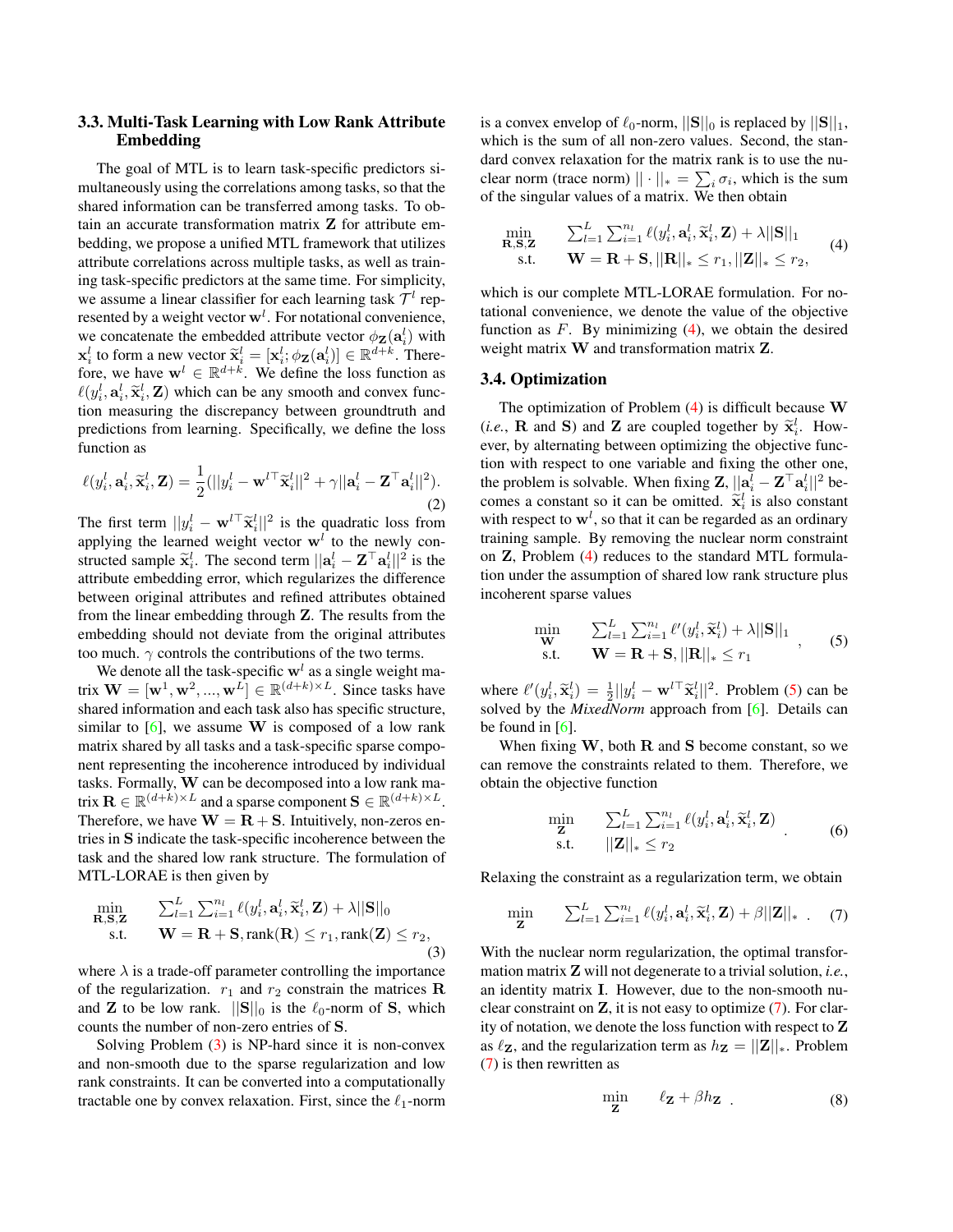<span id="page-4-2"></span> $\ell_{\mathbf{Z}}$  is convex, differentiable and Lipschitz continuous.  $h_{\mathbf{Z}}$  is convex but non-differentiable. Thus, [\(8\)](#page-3-4) can be solved by the proximal gradient method iteratively.

First, we represent the gradient of  $\ell_{\mathbf{Z}}$  with respect to  $\mathbf{Z}$ as  $\partial$ <sub>z</sub> $\ell$ . According to the proximal gradient algorithm, at each iteration step j, we then have  $\mathbf{Z}_j = \mathbf{prox}_{t_j}(\mathbf{Z}_{j-1} - \mathbf{Z}_{j-1})$  $t_j \partial_{\mathbf{Z}_{j-1}} \ell$ ), where  $t_j > 0$  is the step size and j is the iteration index.  $prox_{t_j}$  is a proximal operator, defined as

<span id="page-4-0"></span>
$$
\arg\min_{\mathbf{Z}} \quad \ell_{\mathbf{Z}_{j-1}} + \langle \partial_{\mathbf{Z}_{j-1}} \ell, \mathbf{Z} - \mathbf{Z}_{j-1} \rangle \n+ \frac{1}{2t_j} ||\mathbf{Z} - \mathbf{Z}_{j-1}||_F^2 + \beta h_{\mathbf{Z}} \quad ,
$$
\n(9)

where  $\langle \cdot, \cdot \rangle$  is the inner product. [\(9\)](#page-4-0) finds the **Z** that minimizes the surrogate of the loss function  $\ell$  at point  $\mathbf{Z}_{j-1}$ plus a quadratic proximal regularization term and the non-smooth regularization term. [\(9\)](#page-4-0) can be simplified to

<span id="page-4-1"></span>
$$
\arg\min_{\mathbf{Z}} \quad \frac{1}{2t_j} ||\mathbf{Z} - (\mathbf{Z}_{j-1} - t_j \ell_{\mathbf{Z}_{j-1}})||_F^2 + \beta h_{\mathbf{Z}} \quad . \quad (10)
$$

It is clear that  $(10)$  can be effectively solved by performing SVD on  $\mathbf{Z}_{j-1} - t_j \ell_{\mathbf{Z}_{j-1}}$  and then soft-thresholding the singular values.

In practice, we adopt the Accelerated Gradient Method (AGM) [\[20\]](#page-8-28) to accelerate the optimization. AGM adaptively estimates the step size and introduces the search point  $\mathbf{Z}_i$  that is a linear combination of the latest two approximations  $\mathbf{Z}_{j-1}$  and  $\mathbf{Z}_{j-2}$ ,  $\widetilde{\mathbf{Z}}_j = \mathbf{Z}_{j-1} + \left(\frac{\alpha_{j-1}-1}{\alpha_j}\right) (\mathbf{Z}_{j-1} - \mathbf{Z}_{j-1})$  $\mathbf{Z}_{j-2}$ ). Here,  $\alpha_{j-1}$  and  $\alpha_j$  control the combination weights of the previous two approximations, which are also updated iteratively. The gradient in the  $j$ -th iteration is then performed on  $\mathbf{Z}_j$  instead of  $\mathbf{Z}_j$ , where  $\mathbf{Z}_1 = \mathbf{Z}_0$ .

The gradient  $\partial$ z $\ell$  is explicitly computed as

$$
\partial_{\mathbf{Z}} \ell = (y_i^l - \mathbf{w}^{l\top} \widetilde{\mathbf{x}}_i^l) \frac{\partial \mathbf{w}^{l\top} \widetilde{\mathbf{x}}_i^l}{\partial \mathbf{Z}} + \gamma \frac{\partial \mathbf{Z}^{\top} \mathbf{a}_i^l}{\partial \mathbf{Z}} (\mathbf{a}_i^l - \mathbf{Z}^{\top} \mathbf{a}_i^l)^{\top} \n= (y_i^l - \mathbf{w}^{l\top} \widetilde{\mathbf{x}}_i^l) \frac{\partial \mathbf{w}_\phi^{l\top} \mathbf{Z}^{\top} \mathbf{a}_i^l}{\partial \mathbf{Z}} + \gamma \frac{\partial \mathbf{Z}^{\top} \mathbf{a}_i^l}{\partial \mathbf{Z}} (\mathbf{a}_i^l - \mathbf{Z}^{\top} \mathbf{a}_i^l)^{\top} \n= \mathbf{a}_i^l [\mathbf{w}_\phi^{l\top} (y_i^l - \mathbf{w}^{l\top} \widetilde{\mathbf{x}}_i^l) + \gamma (\mathbf{a}_i^l - \mathbf{Z}^{\top} \mathbf{a}_i^l)^{\top}],
$$
\n(11)

where  $\mathbf{w}_{\phi}^{l} \in \mathbb{R}^{k}$  is part of the weight vector  $\mathbf{w}^{l}$  corresponding to the embedded attribute  $\phi_{\mathbf{Z}}(\mathbf{a}_i^l)$ . When the optimization for Z converges, we update Z, fix it and minimize the objective function for W. The optimization will stop after a pre-defined iteration number  $P$  or when the difference  $\Delta F = F_{j-1} - F_j > 0$  between consecutive values of the objective function is below a threshold. The entire optimization process is summarized in Algorithm 1.

## 3.5. Re-identification Process

With  $C$  training classes (persons), we obtain  $C$  classspecific weight matrices and transformation matrices, each of which is denoted as  $\mathbf{W}_{(c)} = [\mathbf{w}_{(c)}^1, \mathbf{w}_{(c)}^2, \cdots, \mathbf{w}_{(c)}^L]$  and  $\mathbf{Z}_{(c)}$ , respectively, by performing the optimization with respect to each class. Given an image taken by the  $l'$ -th camera,  $l' = 1, 2, \dots, L$ , which is either from the gallery or the

Algorithm 1 Multi-Task Learning with Low Rank Attribute Embedding (MTL-LORAE)

**Input:** training data samples  $\{\mathbf{x}_i^l, \mathbf{a}_i^l, y_i^l\}$  for all L tasks, initial  $\mathbf{Z}_0$  and  $\mathbf{W}_0$ , iteration number P and threshold  $th > 0$  to control iteration step. Output: Learned Z and W.  $\mathbf{Z} \leftarrow \mathbf{Z}_0, \mathbf{W} \leftarrow \mathbf{W}_0;$ Evaluate objective function  $F_0$  using **Z** and **W**; for  $j = 1$  to  $P$  do Optimize [\(5\)](#page-3-2) when fixing Z by *MixedNorm*; Update  $\mathbf{W} \leftarrow \mathbf{W}_i$ ; Optimize [\(6\)](#page-3-5) when fixing W by AGM algorithm; Update  $\mathbf{Z} \leftarrow \mathbf{Z}_i$ ; Evaluate objective function  $F_j$ ; Calculate  $\Delta F = F_{j-1} - F_j$ ; if  $\Delta F < th$  break; end if end for

probe set, we first extract low level feature  $x^{l'}$  and attribute vector  $a^{l'}$ . By applying the transformation matrices, we convert our feature and attribute vectors to a new set of vectors, denoted as  $\widetilde{\mathbf{X}}^{l'}=[\widetilde{\mathbf{x}}_{(1)}^{l'},\widetilde{\mathbf{x}}_{(2)}^{l'},\cdots,\widetilde{\mathbf{x}}_{(k)}^{l'}$  $_{(C)}^{l'}] \in \mathbb{R}^{(d+k)\times C},$ where the c-th column  $\widetilde{\mathbf{x}}_{(c)}^{l'} = [\mathbf{x}^{l'}; \mathbf{Z}_{(c)}^{\top}]$  $\left[\begin{matrix} \overline{c} \\ c \end{matrix}\right]$  a<sup>l'</sup> is the concatenation of the feature vector and the embedded attribute vector using the c-th transformation matrix  $\mathbf{Z}_{(c)}$ . We further select weight vectors with respect to  $l'$ -th task from  $C$  weight matrices, and multiply them with the new vectors to obtain a score vector s as

$$
\mathbf{s} = [\mathbf{w}_{(1)}^{l'} \widetilde{\mathbf{x}}_{(1)}^{l'}, \mathbf{w}_{(2)}^{l'} \widetilde{\mathbf{x}}_{(2)}^{l'}, \cdots, \mathbf{w}_{(C)}^{l'} \widetilde{\mathbf{x}}_{(C)}^{l'}],
$$
(12)

where  $\mathbf{w}_{i}^{l'}$  $l'_{(c)}$  is the column weight vector extracted from  $\mathbf{W}_{(c)}$  corresponding to the l'-th task  $\mathcal{T}^{l'}$  trained for the c-th class. Therefore, each image is finally represented by a Cdimensional score vector s, similar to the reference coding method in  $[23]$  and  $[1]$ . The similarity between a gallery image and a probe image is then measured by the Euclidean distance between two score vectors. Note that the classes in the training set can be the same as or disjoint from those in the gallery and probe sets.

For multi-shot scenarios, multiple images are presented for each probe/gallery. Given a probe image set containing  $m<sub>n</sub>$  images, the re-identification process needs to aggregate image-level similarities to rank the gallery image sets. To this end, we adopt the following voting scheme. We first compute the distances between  $m_p$  probe images and all gallery images, and then apply a Gaussian kernel to convert the distances to similarities. To obtain a single similarity between the probe and a gallery image set of  $m_q$  images, we sum up all  $m_p \times m_q$  similarities and divide the sum by the number of gallery images,  $m_q$ , to discount the affect of a gallery set that contains many images.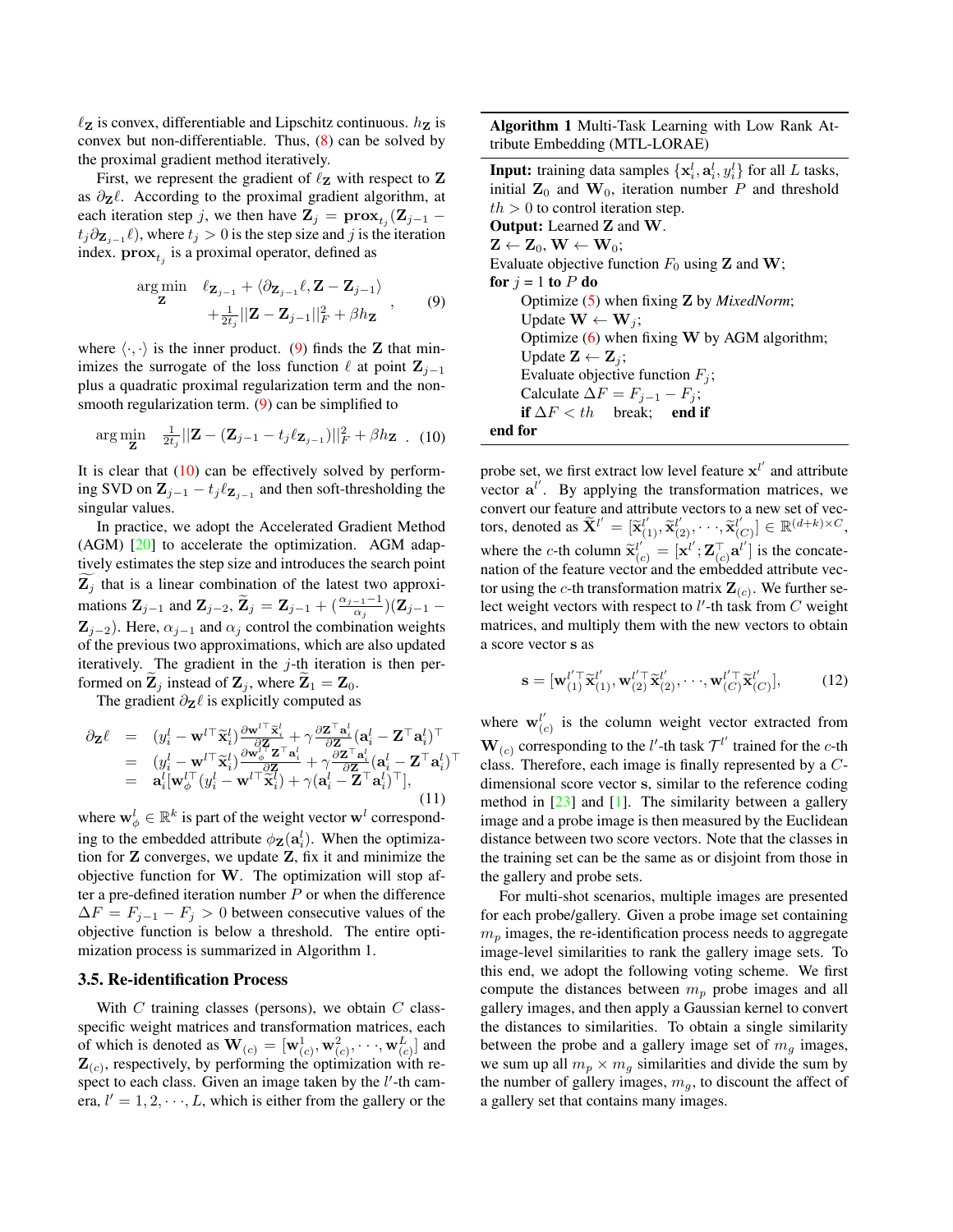# <span id="page-5-2"></span>4. Experiments

## 4.1. Datasets

We evaluate our approach on 4 public datasets, *iLIDS-VID* [\[41\]](#page-8-9), *PRID* [\[16\]](#page-8-39) and *VIPeR* [\[14\]](#page-8-40) and *SAIVT-SoftBio* [\[3\]](#page-8-41). The *iLIDS-VID* dataset consists of 600 image sets for 300 people from two cameras at an airport, which is designed for multi-shot re-identification. Each person has two image sets from the two cameras respectively, where each image set contains 23 to 192 images, sampled from a short video taken within a few seconds. The *PRID* dataset is used for single-shot scenario; it contains images of different people from two cameras, A and B, under different illumination and background conditions. There are 385 and 749 people appearing in cameras A and B, respectively, of which 200 appear in both cameras. The *VIPeR* dataset contains 632 persons from two cameras, with only one image per person in each camera. The *SAIVT-SoftBio* dataset is also designed for multi-shot re-identification, where images are also extracted from a short video containing a person. There are 152 people from 8 different cameras. Since not every person appears in all cameras, following the evaluation setting in [\[4\]](#page-8-42), we select those appearing in three cameras (#3, #5 and #8) as our evaluation set.

#### 4.2. Implementation Details

We use a 2784-dimensional color and texture descriptor [\[15\]](#page-8-5) as our low level feature representation, which is composed of 8 color channels (RGB, HSV and YCbCr $<sup>1</sup>$  $<sup>1</sup>$  $<sup>1</sup>$ )</sup> and 19 texture channels (Gabor and Schmid). As for attributes, we learn binary SVMs as in  $[27]$  to predict the same 20-bit attributes in [\[27\]](#page-8-21) for *PRID* and 90-bit attributes in [\[10\]](#page-8-43) for *VIPeR*. For other datasets, we learn attribute functions by [\[39\]](#page-8-44) in an unsupervised manner on the training set and generate 32-bit attributes. Following the standard evaluation protocols, we randomly select 150, 100 and 316 persons appearing in all cameras as our training set for *iLIDS-VID*, *PRID* and *VIPeR*, respectively, while the remaining 150, 649 and 316 persons serve as the test set (galleries and probes). All the results are averaged over 10 random training/test splits. Parameters for learning are empirically set via cross-validation and fixed for all experiments.  $r_1 = 2, r_2 = 5$  and  $\lambda = 0.3$  in [\(3\)](#page-3-0).  $\gamma = 0.5$  in [\(2\)](#page-3-6). Iteration number  $P = 500$  and threshold  $th = 10^{-5}$  in Algorithm 1.

#### 4.3. Experimental Results

# 4.3.1 *iLIDS-VID*

Among 150 persons in the test set, images from one camera are used as the probe set, while those from another camera serve as the gallery set.

We first compare our approach with 8 completing methods for multi-short re-identification: Salience Matching (Salmatch) [\[47\]](#page-8-45), Learning Mid-level Filters (LMF) [\[48\]](#page-8-17), Multi-short Symmetry-driven Accumulation of Local Features (MS-SDALF) [\[12\]](#page-8-7), Multi-short color with RankSVM (MS-color+RSVM) [\[41\]](#page-8-9), Multi-short color&LBP with RankSVM (MS-color&LBP+RSVM) [\[41\]](#page-8-9), color&LBP with Dynamic Time Warping (Color&LBP+DTW) [\[17\]](#page-8-12), HoGHoF with DTW (HOGHOF+DTW) [\[25\]](#page-8-46), color&LBP with Discriminative Video fragments selection and Ranking (MS-color&LBP+DVR) [\[41\]](#page-8-9). We use cumulative match characteristic (CMC) curves to evaluate performance, and show experimental results in Figure [2](#page-6-0) and Table [1.](#page-6-1)

Our MTL-LORAE approach produces the best results consistently in terms of matching rate with respect to varying ranks. Specifically, when inspecting the matching rate at rank 1 and rank 5, we find a relatively large improvement compared to the best existing method, MScolor&LBP+DVR. Specifically, our method successfully increases the rank 1 accuracy from 34.5% to 43.0%, resulting in an 8.5% improvement. In addition, we obtain nearly 100% matching rate at rank 50, while most compared methods can only achieve 80% matching rate or even less.

#### 4.3.2 *PRID*

Following the protocol in  $[16]$ , we use images of 100 persons from camera A as the probe set, and 649 persons in camera B as the gallery set, excluding all training samples. We compare our algorithm with 11 learning-based meth-ods<sup>[2](#page-5-1)</sup>: Relaxed Pairwise Metric Learning (RPML) [\[17\]](#page-8-12), Probabilistic Relative Distance Comparison (PRDC) [\[50\]](#page-8-14), RankSVM (RSVM) [\[38\]](#page-8-47), Salmatch [\[47\]](#page-8-45), LMF [\[48\]](#page-8-17), Pair-wise Constrained Component Analysis (PCCA) [\[11\]](#page-8-11), regularized PCCA (rPCCA) [\[42\]](#page-8-16), Keep It Simple and Straightforward MEtric (KISSME) [\[21\]](#page-8-15), kernel Local Fisher Discriminant Classifier (kLFDA) [\[42\]](#page-8-16), Marginal Fisher Analysis (MFA) [\[42\]](#page-8-16) and Kernel Canonical Correlation Analysis (KCCA) [\[33\]](#page-8-48). We again use CMC curves to evaluate performance, as shown in Figure [2](#page-6-0) and Table [2.](#page-6-2)

Our MTL-LORAE approach outperforms all existing methods by a large margin. In particular, our approach achieves 50% matching rate at rank 10, while the matching rate of most other approaches is less than 30%. Except for our approach and KCCA, all other methods are only able to obtain a 50% matching rate as far as rank 55. Our approach also consistently outperforms KCCA, which currently holds state-of-the-art performance, from the beginning. Specifically, on average the absolute improvement in terms of matching rate by our approach over KCCA is 6%, where the margin gradually increases as we move from lower ranks to higher ranks. Notably, the relative improvement by our approach over KCCA is nearly 10%. In terms

<span id="page-5-0"></span> $1$ Only one of the luminance channels (V and Y) is used.

<span id="page-5-1"></span><sup>&</sup>lt;sup>2</sup>We do not compare with DVR  $[41]$  that uses 89 persons for testing.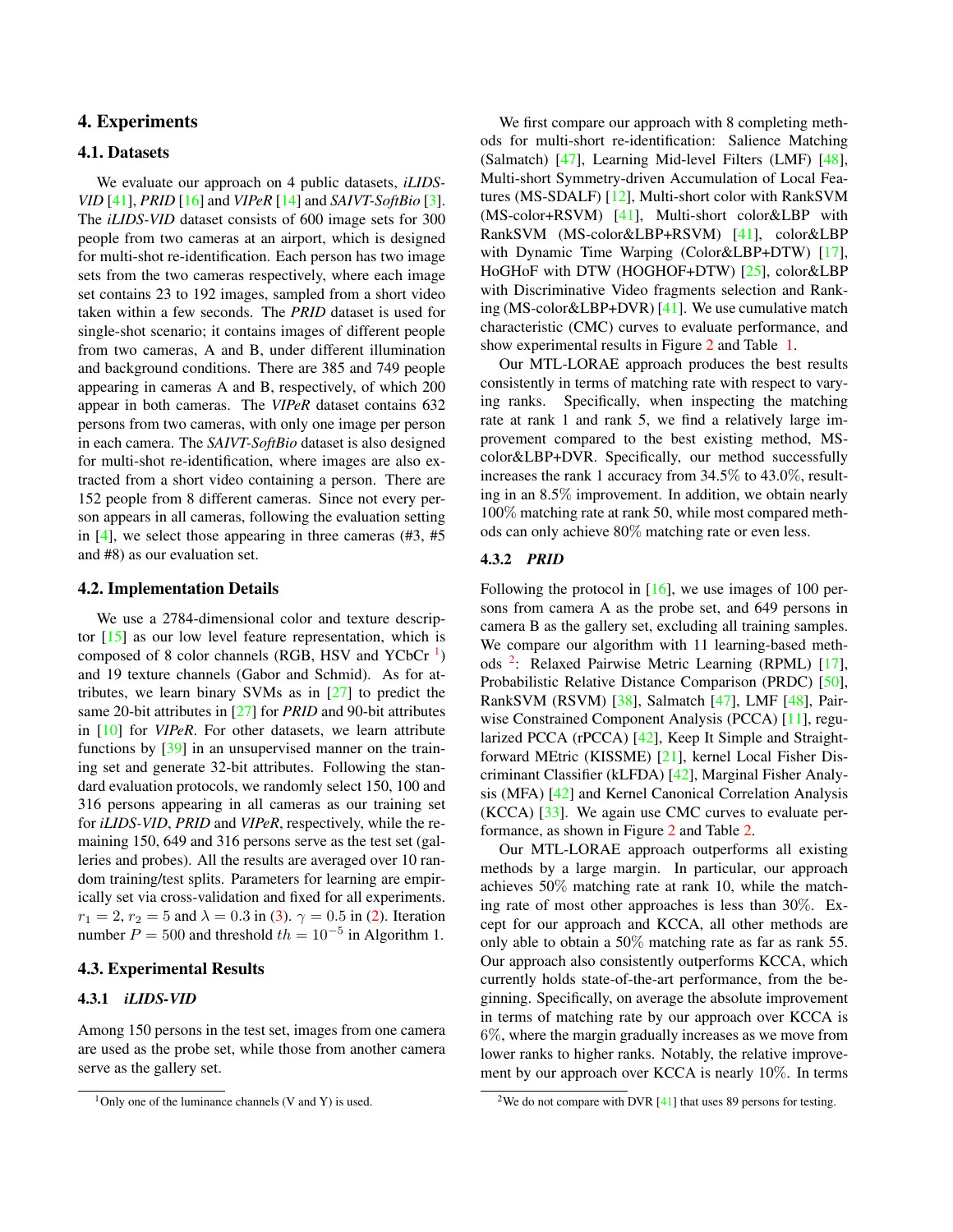<span id="page-6-5"></span>

<span id="page-6-1"></span><span id="page-6-0"></span>Figure 2. CMC curves of our approach and state-of-the-art approaches on the *iLIDS-VID* dataset (left) and *PRID* dataset (right).

Table 1. CMC scores of ranks from 1 to 50 on the *iLIDS-VID* dataset. Numbers indicate the percentage (%) of correct matches within a specific rank.

| Rank                   |      | 5    | 10   | 20   | 30   | 50   |
|------------------------|------|------|------|------|------|------|
| Salmatch [47]          | 8.0  | 24.8 | 35.4 | 52.9 | 61.3 | 74.8 |
| LMF $[48]$             | 11.7 | 29.0 | 40.3 | 53.4 | 64.3 | 78.8 |
| $MS-SDALF[12]$         | 5.1  | 19.0 | 27.1 | 37.9 | 47.5 | 62.4 |
| MS-color+RSVM [41]     | 16.4 | 37.3 | 48.5 | 62.6 | 70.7 | 80.6 |
| MS-color&LBP+RSVM [41] | 20.0 | 44.0 | 52.7 | 68.0 | 78.7 | 84.7 |
| Color&LBP+DTW [41]     | 9.3  | 21.6 | 29.5 | 43.0 | 49.1 | 61.0 |
| HoGHoF+DTW [41]        | 5.3  | 16.0 | 29.7 | 44.7 | 53.1 | 66.7 |
| MS-color&LBP+DVR [41]  | 34.5 | 56.4 | 67.0 | 77.4 | 84.0 | 91.7 |
| MTL-LORAE              | 43.0 | 60.0 | 70.2 | 85.3 | 90.2 | 96.3 |

of the accuracy at rank 1 and rank 5, our approach achieves a matching rate 18% at rank 1 and 37.4% at rank 5, respectively, leading to a 3.5% and 3.1% performance gain over KCCA. When evaluated with more retrieved samples, our approach still secures the best performance. Pairwise distance metric learning based on camera pairs is clearly not powerful enough to obtain good results. Although using kernel tricks, without fully investigating the relationships of features and attributes, KCCA cannot improve the performance much. The experiments further verify that MTL-LORAE, which learns low rank attribute embedding in an MTL setting, successfully exploits relationships among attributes and produces a more discriminative model.

## 4.3.3 *VIPeR*

We apply data augmentation  $3$  to generate more training samples for MTL-LORAE. We compare MTL-LORAE with 4 best-performing methods, including 2 recent ones: LOMO+XQDA (LX)  $[32]$  and TSR  $[40]$ , as shown in Table [3.](#page-6-4) Our MTL-LORAE achieves the best accuracy at rank 1 and rank 5, outperforming existing methods by a large margin, and comparable results at rank 10 and rank 20.

## 4.3.4 *SAIVT-SoftBio*

We use half of the people as the training set and the remaining half as the test set. In the test set, each image set <span id="page-6-2"></span>Table 2. CMC scores of ranks from 1 to 50 on the *PRID* dataset. Numbers indicate the percentage (%) of correct matches within a specific rank.

| Rank                   |      | 5    | 10   | 20   | 30   | 50   |
|------------------------|------|------|------|------|------|------|
|                        |      |      |      |      |      |      |
| <b>RPML [17]</b>       | 4.8  | 14.3 | 21.6 | 30.2 | 37.2 | 48.1 |
| <b>PRDC</b> [50]       | 4.5  | 12.6 | 19.7 | 29.5 | 35.8 | 46.0 |
| <b>RSVM</b> [38]       | 6.8  | 16.5 | 22.7 | 31.5 | 38.4 | 49.3 |
| Salmatch [47]          | 4.9  | 17.5 | 26.1 | 33.9 | 40.5 | 47.8 |
| LMF $[48]$             | 12.5 | 23.9 | 30.7 | 36.5 | 42.6 | 51.6 |
| <b>PCCA [11]</b>       | 3.5  | 10.9 | 17.9 | 27.1 | 34.2 | 45.0 |
| $rPCCA$ [42]           | 3.8  | 12.3 | 18.3 | 27.5 | 35.2 | 45.4 |
| KISSME <sup>[21]</sup> | 4.1  | 12.8 | 21.1 | 31.8 | 40.7 | 52.5 |
| <b>kLFDA</b> [42]      | 7.6  | 18.9 | 25.6 | 37.4 | 46.7 | 58.5 |
| <b>MFA [42]</b>        | 7.2  | 18.7 | 27.6 | 39.1 | 47.4 | 58.7 |
| $KCCA$ $[33]$          | 14.5 | 34.3 | 46.7 | 59.1 | 67.2 | 75.4 |
| MTL-LORAE              | 18.0 | 37.4 | 50.1 | 66.6 | 73.1 | 82.3 |

<span id="page-6-4"></span>Table 3. CMC scores of ranks from 1 to 20 on the *VIPeR* dataset. Numbers indicate the percentage (%) of correct matches within a specific rank.

|     |      |      |      |        | Rank   kLFDA [42]   KCCA [33]   LX [32]   TSR [40]   MTL-LORAE |
|-----|------|------|------|--------|----------------------------------------------------------------|
|     | 32.2 | 37.3 | 40 O | 31.6   | 42.3                                                           |
|     | 65.8 | 71.4 | 68.9 | - 68.6 | 72.2                                                           |
| 10  | 79.7 | 84.6 | 80.5 | 82.8   | 81.6                                                           |
| 20. | 90.9 | 92.3 | 91.1 | 94.6   | 89.6                                                           |

serves as the probe while all the remaining image sets are regarded as the gallery. For fair comparison, we evaluate the performance using precision, recall and  $F_1$ -score by regarding the identification problem as a classification problem as [\[4\]](#page-8-42) does, instead of CMC score that is not applicable to the scenario with more than two cameras. We compare our algorithm to RSVM [\[38\]](#page-8-47), KISSME [\[21\]](#page-8-15), RSVM with Conditional Random Field (R-CRF) [\[4\]](#page-8-42), and KISSME with Conditional Random Field (K-CRF) [\[4\]](#page-8-42). Results are averaged over all possible camera pairs of the three cameras, and presented in Table [4.](#page-7-0) Our MTL-LORAE is able to achieve the best  $F_1$ -score, outperforming the best existing method, K-CRF, by 4.6%. In addition, MTL-LORAE achieves the second best recall rate and comparable precision rate. We also note that our learning framework can learn the models for all cameras simultaneously regardless of the number of cameras, which is more computationally efficient than ex-

<span id="page-6-3"></span><sup>&</sup>lt;sup>3</sup>For each training image, we apply horizontal and vertical translation  $t \in \{-6, -3, 0, 3, 6\}$  pixels and clockwise rotation  $r \in \{-5, 0, 5\}$  degrees, resulting in totally 75 images.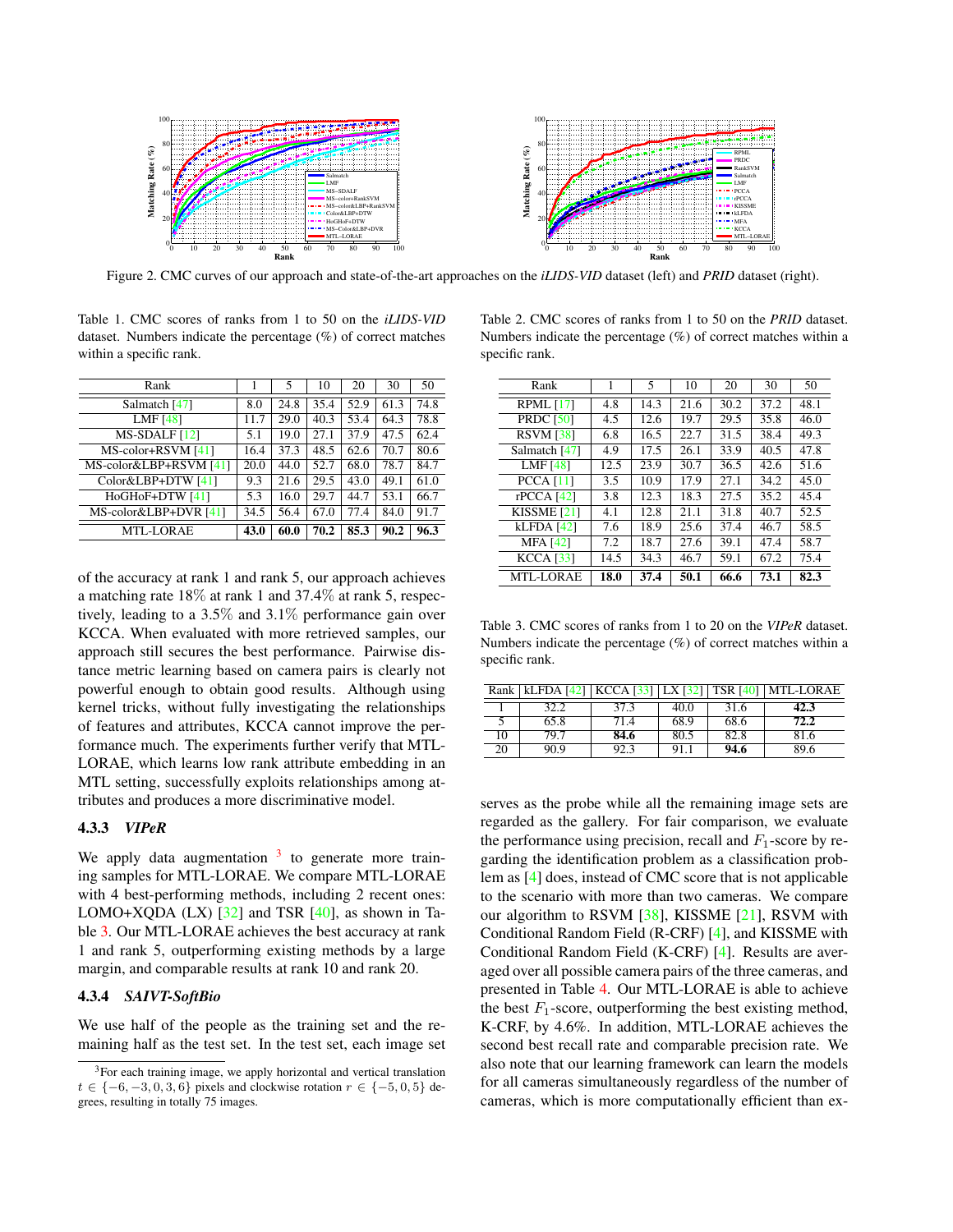<span id="page-7-3"></span><span id="page-7-0"></span>Table 4. Comparison of precision, recall and  $F_1$ -score (in %) by existing methods and our approach on *SAIVT-SoftBio* dataset.

|              |      |      |      |      | RSVM $[38]$ KISSME $[21]$ R-CRF $[4]$ K-CRF $[4]$ MTL-LORAE |
|--------------|------|------|------|------|-------------------------------------------------------------|
| Precision    | 22.0 | 19.7 | 53.7 | 50.3 | 45.2                                                        |
| Recall       | 42.1 | 66.1 | 39.4 | 49.8 | 63.7                                                        |
| $F_1$ -score | 26.2 | 29.5 | 42.0 | 48.3 | 52.9                                                        |

<span id="page-7-2"></span>Table 5. CMC scores of ranks from 1 to 50 on the *iLIDS-VID* and *PRID* datasets by STL, MTL-Att, MTL-FR and the complete MTL-LORAE.

|                  | <i>iLIDS-VID</i> |      |      |      | PRID |      |      |      |      |      |
|------------------|------------------|------|------|------|------|------|------|------|------|------|
| Rank             |                  |      | 10   | 20   | 50   |      |      | 10   | 20   | 50   |
| <b>STL</b>       | 14.7             |      | 41.8 | 58.5 | 91.7 | 11.3 | 27.9 | 41.8 | 53.0 | 74.6 |
| MTL-FR           | 37.7             |      | 47.4 | 64.9 | 92.5 | 11.3 | 34.1 | 47.4 | 61.  | 79.0 |
| MTL-Att          | 40.5             | 54.9 | 47.5 | 64.2 | 91.2 | 12.2 | 34.7 |      | 61.7 | 79.8 |
| <b>MTL-LORAE</b> | 43.0             | 60.0 | 70.2 | 85.3 | 96.3 | 18.0 | 37.4 | 50.1 | 66.6 | 82.3 |



<span id="page-7-1"></span>Figure 3. Attribute correlations learned on the *PRID* dataset. Larger values indicate two attribute are more positively correlated. We only show representative examples rather than the whole matrix Z.

isting methods that explicitly deal with all pairs of cameras.

#### 4.4. Discussion

We conduct further experiments to better understand the characteristics of our MTL-LORAE formulation and analyze the contribution of individual components.

Analysis on transformation matrix Z. Based on the assumption that attributes are usually correlated, the learned low rank matrix Z should preserve attribution correlations well. We show in Figure [3](#page-7-1) some representative examples of attribute relations from the learned Z (averaged over all persons) on the *PRID* dataset since the attributes are manually defined and have semantic meaning. Clearly, some attributes are closely related so that they have higher correlation score, *i.e.*, the attributes *shorts* and *barelegs*, since they should frequently co-occur. In contrast, a person cannot wear *light bottoms* (or *light shirt*) and *dark bottoms* (or *dark shirt*) at the same time so that these two attributes have negative correlation. Similar relationships of other attributes can also be seen. The learned transformation matrix captures the correlations amongst attributes well and thus improves the quality of the original attributes, which justifies the effectiveness of the low rank structure of the embedding space and our learning framework.

Evaluation of individual components. To verify the effect of individual components in our framework and show that each of them contributes to the performance boost, we evaluate three variants of our approach. Instead of MTL, we assume tasks are independent and learn classifiers for each task separately while keeping other components unchanged, so that the learning is based on single tasks (STL). We also use the original attributes without embedding, and discard the embedding error term in the objective function in [\(2\)](#page-3-6) to have another variant, MTL-Att. In addition, we remove the low rank constraint on  $Z$  in  $(4)$ , which embeds original attributes to a possible full rank space by making attributes highly uncorrelated. We denote this variant as MTL-FR. We then evaluate the three variants on *iLIDS-VID* and *PRID* to see how each component affects the performance.

We show CMC scores at some ranks in Table [5.](#page-7-2) The results by STL are always worse than those by MTL-LORAE and other two MTL-based variants, which indicates that learning related tasks simultaneously successfully exploits shared information amongst tasks and thus increases the discriminative ability of the learned model. We also find that MTL-FR is inferior to MTL-Att, suggesting that assuming attributes are uncorrelated is unreasonable and even hurts performance. However, only using the original attributes without investigating their correlations, MTL-Att cannot produce the best results, although it already outperforms most existing approaches. The experiments reveal that individual components, *i.e.*, MTL and low rank embedding, are integrated into our formulation in a principled way and together improve the performance.

# 5. Conclusion

We have proposed a multi-task learning (MTL) formulation with low rank attribute embedding for person reidentification. Multiple cameras are treated as related tasks, whose relationships are decomposed as a low rank structure shared by all tasks and task-specific sparse components for individual tasks by MTL. Both low level features and semantic/data-driven attributes are used. We have further proposed a low rank attribute embedding that learns attributes correlations to convert original binary attributes to continuous attributes, where incorrect and incomplete attributes are rectified and recovered. Our objective function can be effectively solved by an alternating optimization under proper relaxation. Experiments on four datasets have demonstrated the outstanding performance and robustness of the proposed approach.

Acknowledgement. This research was partially supported by ONR MURI grant N000141010934 and National Science Foundation of China (NSFC) 61429201. Q. Tian was supported in part by ARO grants W911NF-15-1- 0290 and W911NF-12-1-0057 and Faculty Research Awards by NEC Laboratories of America. S. Zhang was supported in part by National Science Foundation of China (NSFC) 61572050, the National 1000 Youth Talents Plan of China.